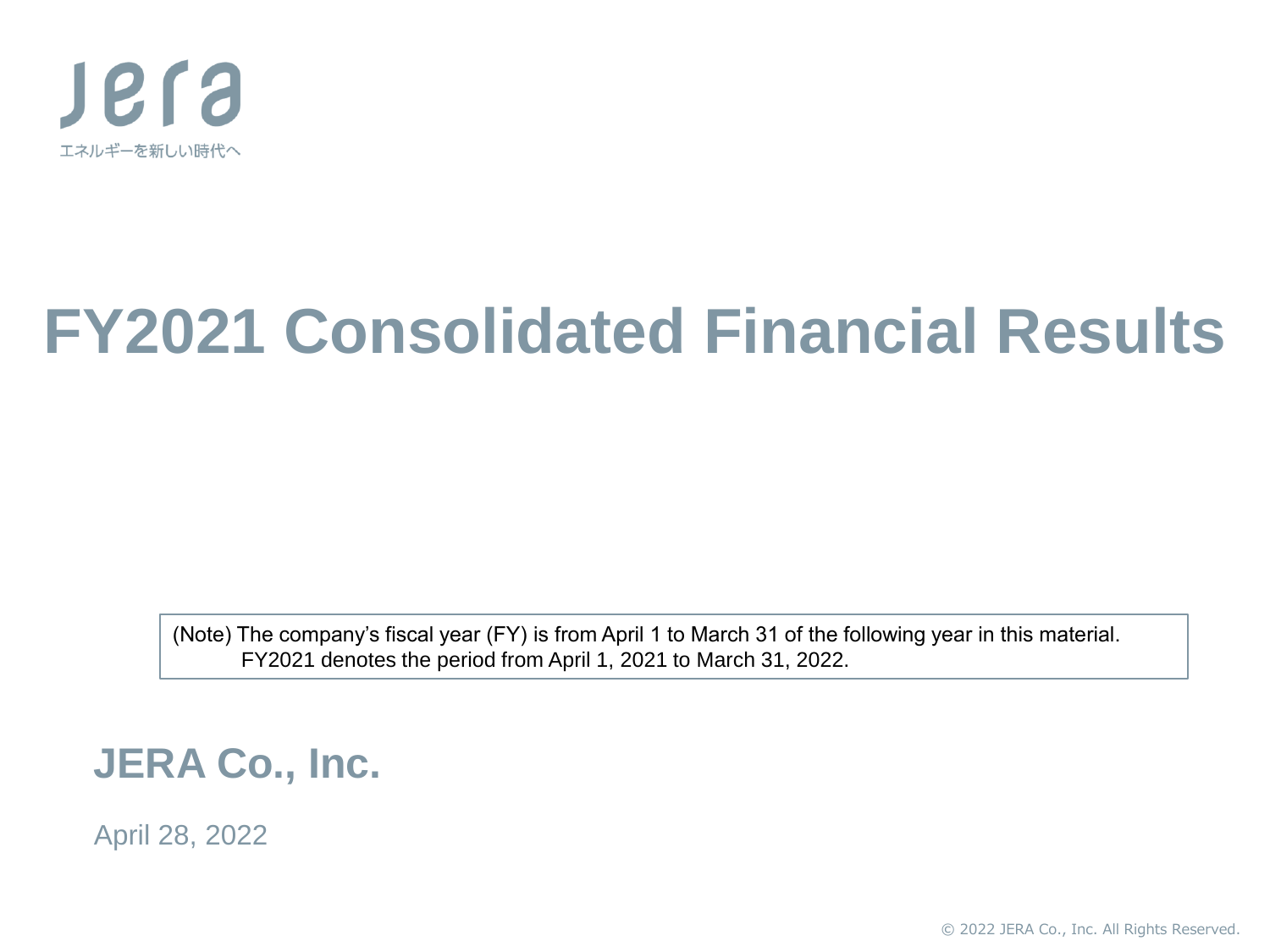# **Outline of Financial Results**

| <b>Consolidated Statement of Income</b><br>(Unit: Billion Yen) |                  |                  |                    |                          |  |  |
|----------------------------------------------------------------|------------------|------------------|--------------------|--------------------------|--|--|
|                                                                | <b>FY2021(A)</b> | <b>FY2020(B)</b> | <b>Change(A-B)</b> | <b>Rate of Change(%)</b> |  |  |
| <b>Operating revenue</b><br>(Net sales)                        | 4,435.2          | 2,730.1          | 1,705.1            | 62.5                     |  |  |
| <b>Operating income</b>                                        | 132.9            | 249.4            | (116.4)            | (46.7)                   |  |  |
| <b>Ordinary income</b>                                         | 95.3             | 244.1            | (148.8)            | (60.9)                   |  |  |
| Net income attributable to<br>owners of parent                 | 24.6             | 157.8            | (133.2)            | (84.4)                   |  |  |
| <reference>Income excluding<br/>time lag</reference>           | 277.0            | 111.6            | 165.4              | 148.2                    |  |  |

#### **Consolidated Balance Sheet (Unit: Billion Yen)**

|                                              | <b>FY2021(A)</b> | <b>FY2020(B)</b> | <b>Change(A-B)</b> | <b>Rate of Change(%)</b> |
|----------------------------------------------|------------------|------------------|--------------------|--------------------------|
| <b>Assets</b>                                | 8,722.1          | 4,090.8          | 4,631.3            | 113.2                    |
| <b>Liabilities</b>                           | 6,747.8          | 2,328.7          | 4,419.0            | 189.8                    |
| <b>Net assets</b>                            | 1,974.3          | 1,762.1          | 212.2              | 12.0                     |
| <b>Outstanding interest-</b><br>bearing debt | 2,646.5          | 1,613.2          | 1,033.2            | 64.0                     |
| Equity ratio (%)                             | 20.7             | 41.2             | (20.5)             |                          |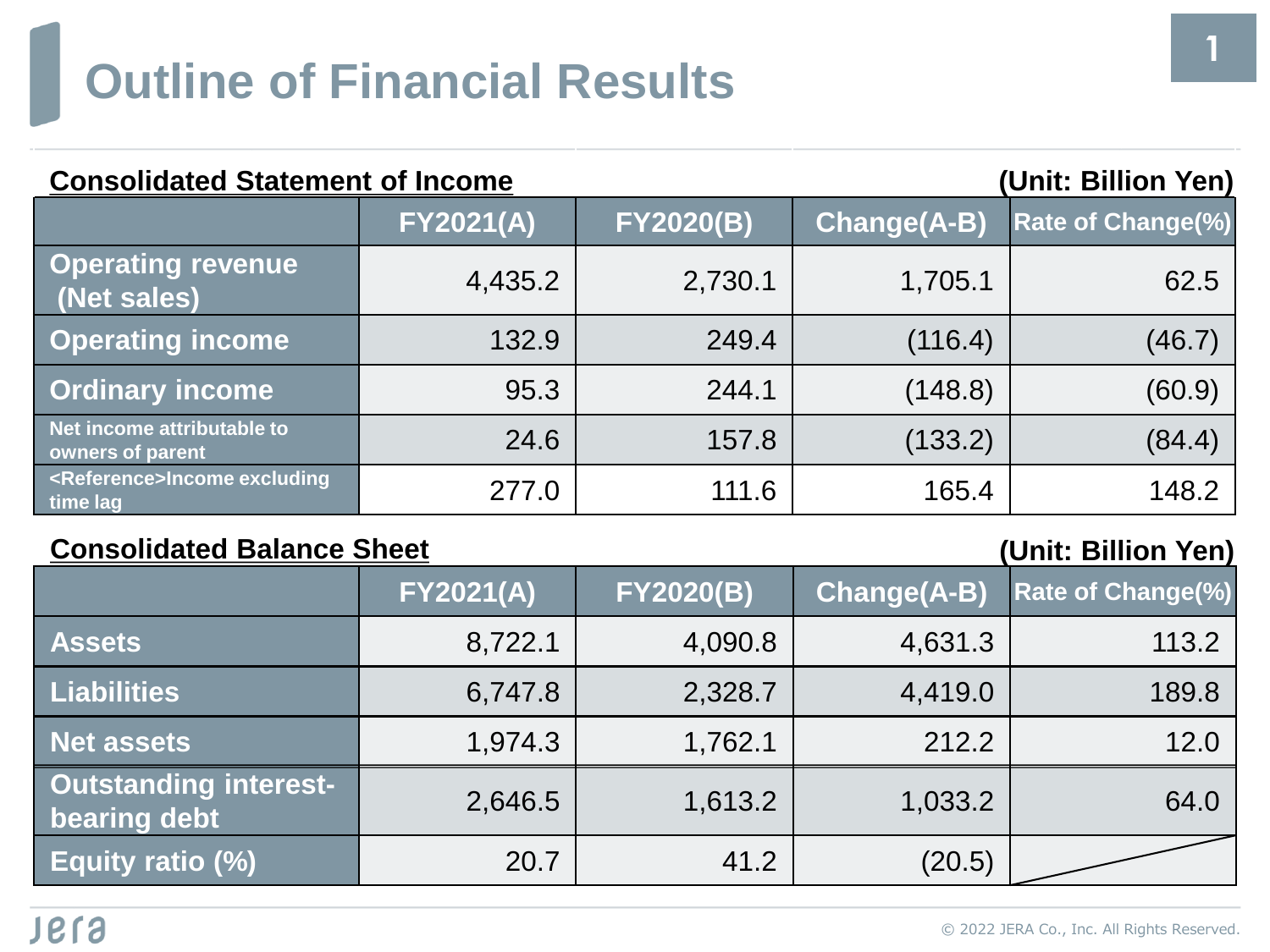# **Key Points of Financial Results**

### 【**Operating Revenue**】

➢ Operating revenue **increased by 1,705.1 billion yen (up 62.5%) from the previous consolidated fiscal year to 4,435.2 billion yen** mainly due to an increase in electrical energy sold and an increase in sales of JERA Global Markets Pte. Ltd. (JERAGM) .

### 【**Net income**】

- ➢ Net income **decreased by 133.2 billion yen (down 84.4%) from the previous consolidated fiscal year to 24.6 billion yen.**
	- ・The effect of time lag shifted from gains to significant losses. (-298.6 billion yen [46.2 billion yen to -252.4 billion yen])
	- ・Net income excluding time lag increased. (+165.4 billion yen [111.6 billion yen to 277.0 billion yen])
- $\triangleright$  Net income excluding the effect of time lag increased mainly due to the rebound from COVID-19 negative impact in the previous consolidated fiscal and JERAGM profit increase from fuel volume adjustment.

#### **Equity ratio**

➢ JERAGM engaged in fuel trading makes contracts for both procurement and sales as physical and financial transactions\* and the fair value of the outstanding all contracts are reported as assets "derivative securities" and liabilities "derivative obligations" in the statement of financial position. Significant changes in fair value due to a spike of fuel index prices have led to huge increases in both derivative asset and liabilities, then equity ratio dropped.

\*Singapore Financial Reporting Standard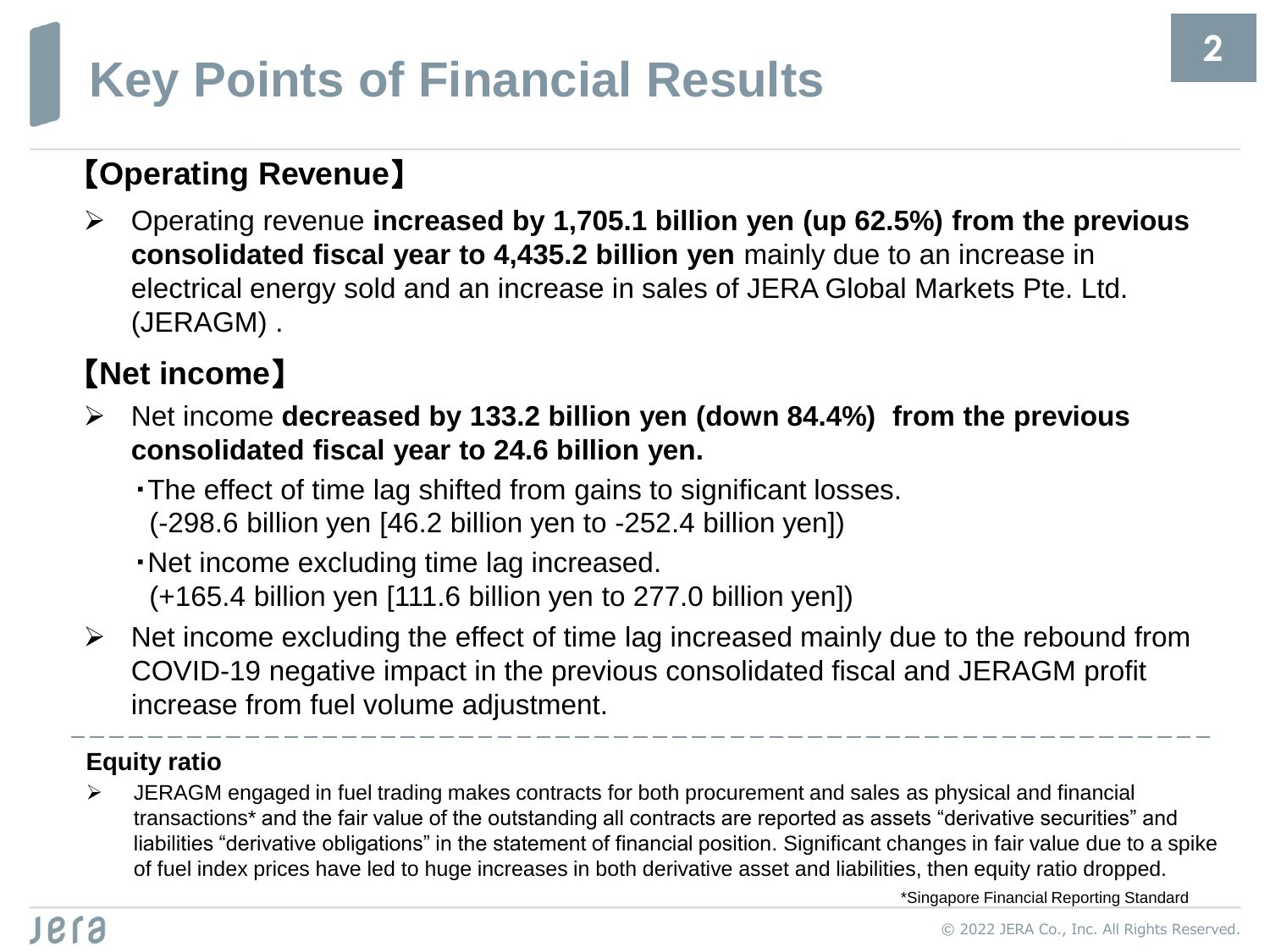### **Analysis of Consolidated net income**



Note: Figures are after-tax amounts.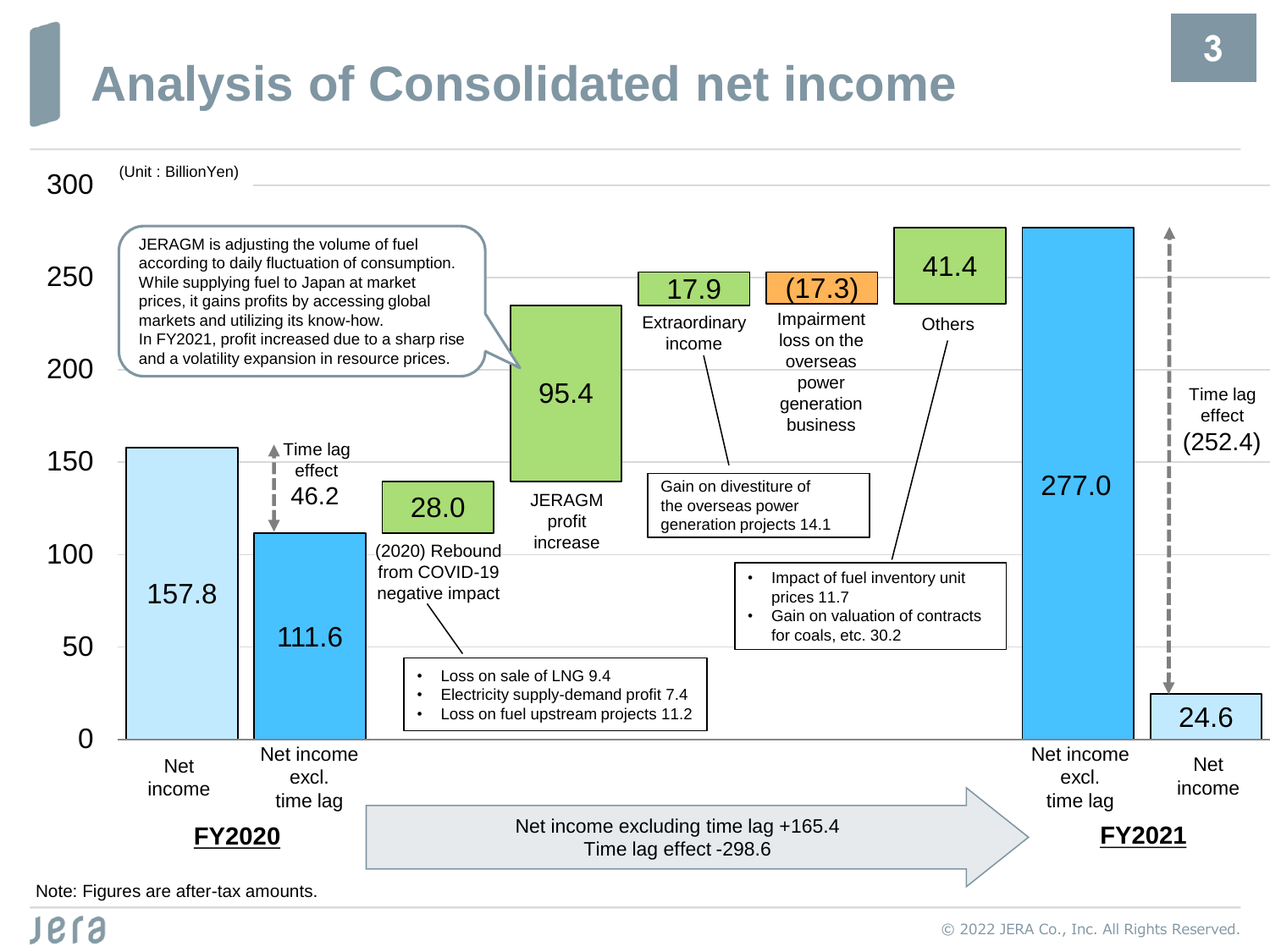### **Consolidated Income/Expenditure Comparison**

| (Unit: Billion Yen)                                      |                  |                   |             |                                                                                                                                                  |  |  |
|----------------------------------------------------------|------------------|-------------------|-------------|--------------------------------------------------------------------------------------------------------------------------------------------------|--|--|
|                                                          | <b>FY2021(A)</b> | <b>FY2020 (B)</b> | Change(A-B) | <b>Main Factors of Changes</b>                                                                                                                   |  |  |
| <b>Operating revenue</b><br>(Net sales)                  | 4,435.2          | 2,730.1           | 1,705.1     | • Increase of electrical energy sold<br>• Increase in sales of JERAGM                                                                            |  |  |
| <b>Operating expenses</b>                                | 4,302.2          | 2,480.7           | 1,821.5     | • Increase of fuel costs<br>• Increase in costs of JERAGM                                                                                        |  |  |
| <b>Operating income</b>                                  | 132.9            | 249.4             | (116.4)     |                                                                                                                                                  |  |  |
| <b>Non-operating income</b>                              | 8.5              | 17.5              | (8.9)       |                                                                                                                                                  |  |  |
| <b>Non-operating expenses</b>                            | 46.1             | 22.7              | 23.3        | Share of loss of entities accounted for<br>using equity method 23.7                                                                              |  |  |
| <b>Ordinary income</b>                                   | 95.3             | 244.1             | (148.8)     | Decrease of time lag income<br>$-414.6(64.1 \rightarrow -350.5)$<br>· Increase of income excluding time lag<br>$+265.8(180.0 \rightarrow 445.8)$ |  |  |
| <b>Extraordinary income</b>                              | 23.9             | $\blacksquare$    | 23.9        | Gain on divestiture of the overseas<br>power generation projects 19.7                                                                            |  |  |
| <b>Extraordinary loss</b>                                | 22.9             | 16.3              | 6.5         | • Impairment loss of domestic thermal<br>power generation equipment 22.9                                                                         |  |  |
| Income taxes, etc.                                       | (15.5)           | 54.1              | (69.7)      |                                                                                                                                                  |  |  |
| Net income attributable to non-<br>controlling Interests | 87.2             | 15.7              | 71.4        |                                                                                                                                                  |  |  |
| Net income attributable to owners<br>of parent           | 24.6             | 157.8             | (133.2)     |                                                                                                                                                  |  |  |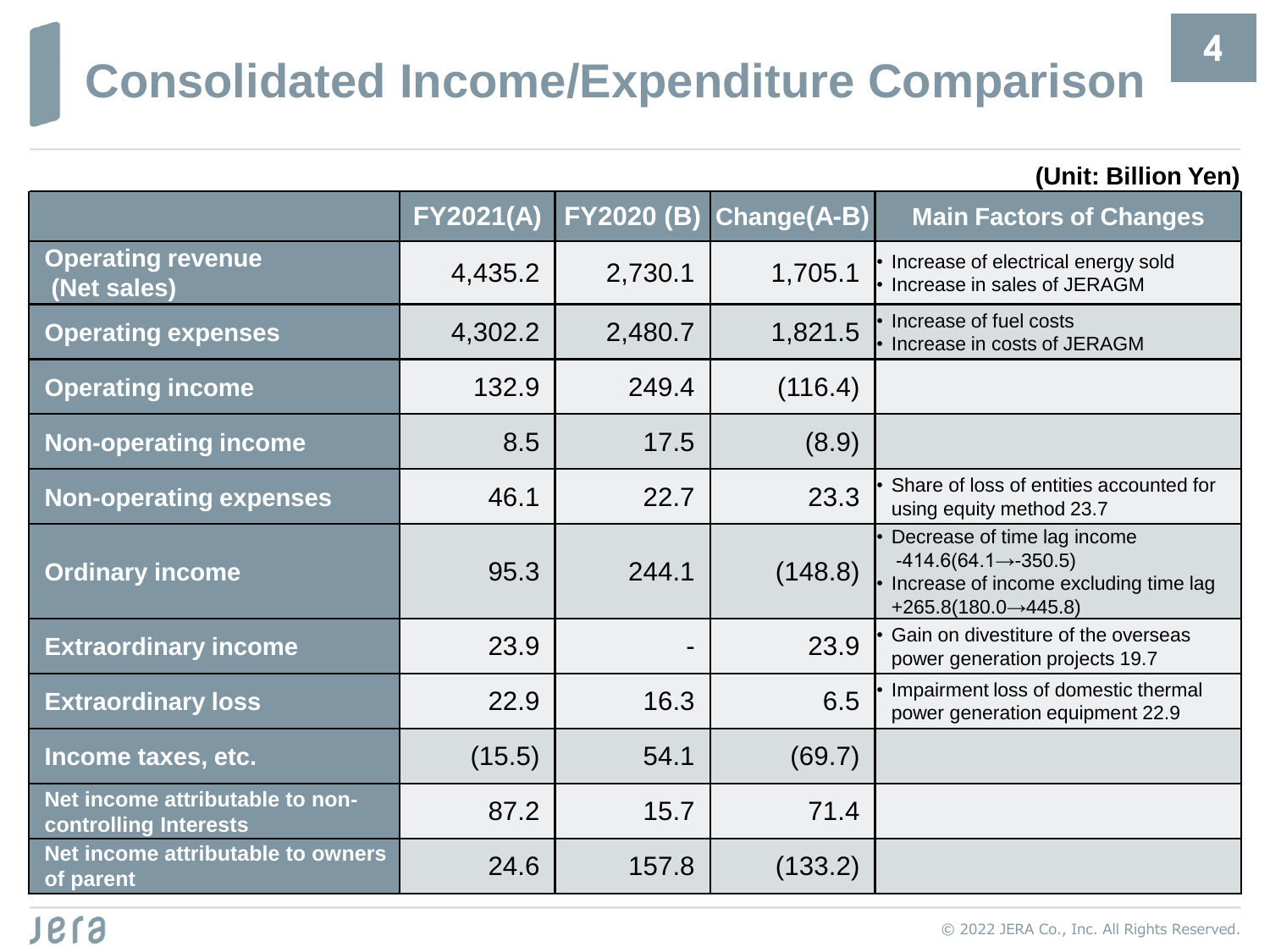### **Key Elements of Income and Expenditure**

|                                                 | <b>FY2021(A)</b> | <b>FY2020(B)</b> | $Change(A-B)$ |
|-------------------------------------------------|------------------|------------------|---------------|
| <b>Electrical Energy</b><br>Sold(TWh)           | 255.5            | 246.6            | 8.9           |
| <b>Crude Oil Prices(JCC)</b><br>(dollar/barrel) | 77.1             | 43.4             | 33.7          |
| <b>Foreign Exchange Rate</b><br>(yen/dollar)    | 112.4            | 106.1            | 6.3           |

Note: Crude Oil Prices(JCC) for FY2021 is tentative.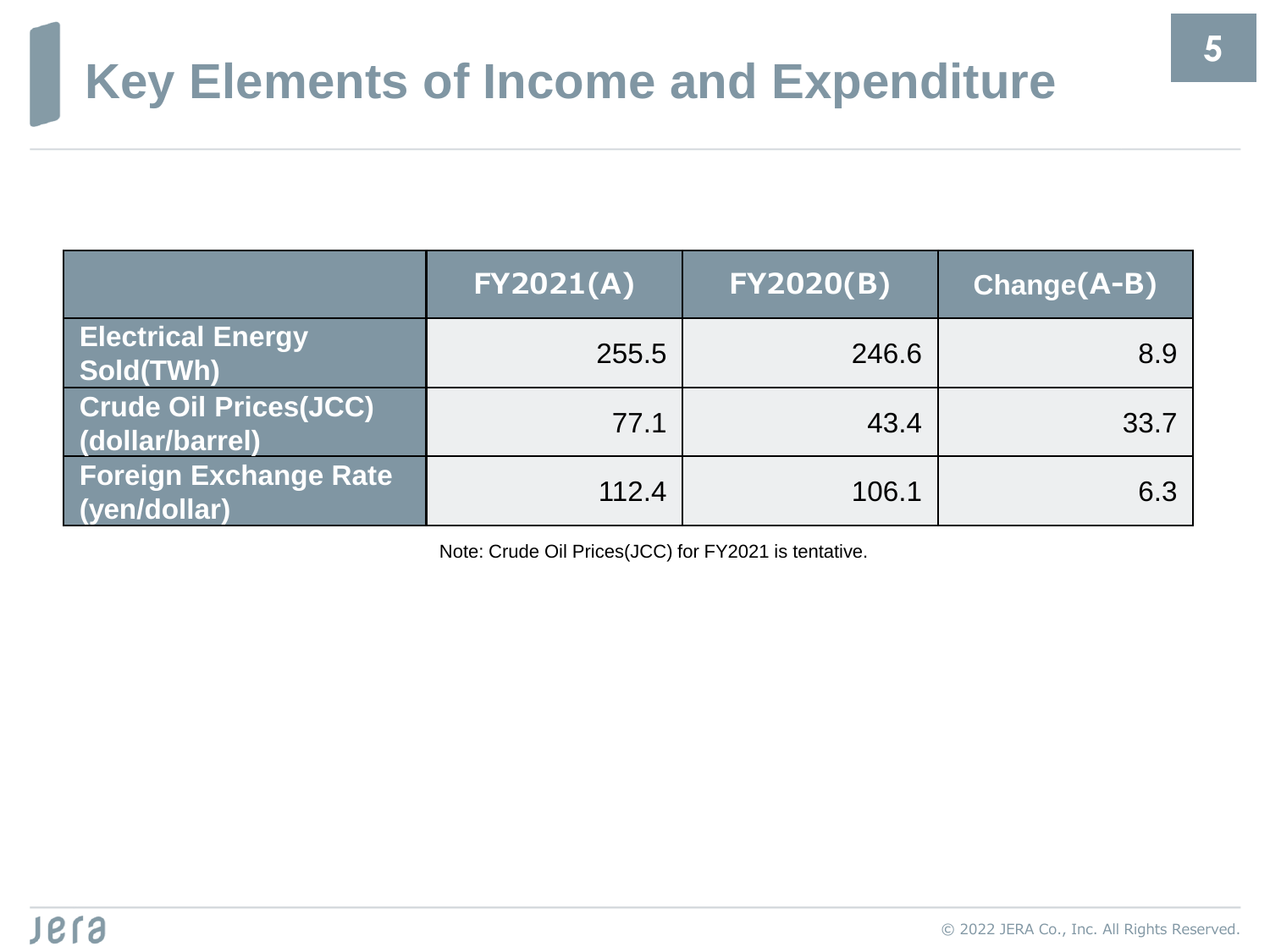### **Consolidated Balance Sheet**

|                                              | UNII: DINON TEN                |                                |             |                                                                                                     |  |  |  |  |
|----------------------------------------------|--------------------------------|--------------------------------|-------------|-----------------------------------------------------------------------------------------------------|--|--|--|--|
|                                              | <b>As of Mar</b><br>31,2022(A) | <b>As of Mar</b><br>31,2021(B) | Change(A-B) | <b>Main Factors of Changes</b>                                                                      |  |  |  |  |
| <b>Cash and deposits</b>                     | 514.3                          | 616.1                          | (101.8)     |                                                                                                     |  |  |  |  |
| <b>Property, plant and equipment</b>         | 2,173.8                        | 2,010.0                        | 163.8       | Progress in replacing domestic<br>thermal power plants                                              |  |  |  |  |
| <b>Investment securities</b>                 | 1,026.2                        | 559.4                          | 466.8       | Investment in new project                                                                           |  |  |  |  |
| <b>Others</b>                                | 5,007.8                        | 905.3                          | 4,102.4     | Increase in derivative securities<br>(JERAGM, etc.) +2,978.8                                        |  |  |  |  |
| <b>Assets</b>                                | 8,722.1                        | 4,090.8                        | 4,631.3     |                                                                                                     |  |  |  |  |
| <b>Outstanding interest-</b><br>bearing debt | 2,646.5                        | 1,613.2                        | 1,033.2     | Borrowings +626.2 (Subsidiaries<br>$+429.6)$<br>Commercial Paper +297.0<br>• Corporate Bonds +110.0 |  |  |  |  |
| <b>Others</b>                                | 4,101.2                        | 715.4                          | 3,385.8     | • Increase in derivative obligations<br>(JERAGM, etc.) +2,813.2                                     |  |  |  |  |
| <b>Liabilities</b>                           | 6,747.8                        | 2,328.7                        | 4,419.0     |                                                                                                     |  |  |  |  |
| <b>Shareholders' equity</b>                  | 1,688.1                        | 1,696.9                        | (8.7)       | Dividends paid -33.4<br>Net income +24.6                                                            |  |  |  |  |
| <b>Others</b>                                | 286.2                          | 65.1                           | 221.0       | Foreign currency translation<br>adjustments +87.9                                                   |  |  |  |  |
| <b>Net Assets</b>                            | 1,974.3                        | 1,762.1                        | 212.2       |                                                                                                     |  |  |  |  |
| Equity ratio (%)                             | 20.7                           | 41.2                           | (20.5)      | Decrease in the ratio mainly due<br>to an increase in both derivative<br>securities and obligations |  |  |  |  |

**(Unit: Billion Yen)**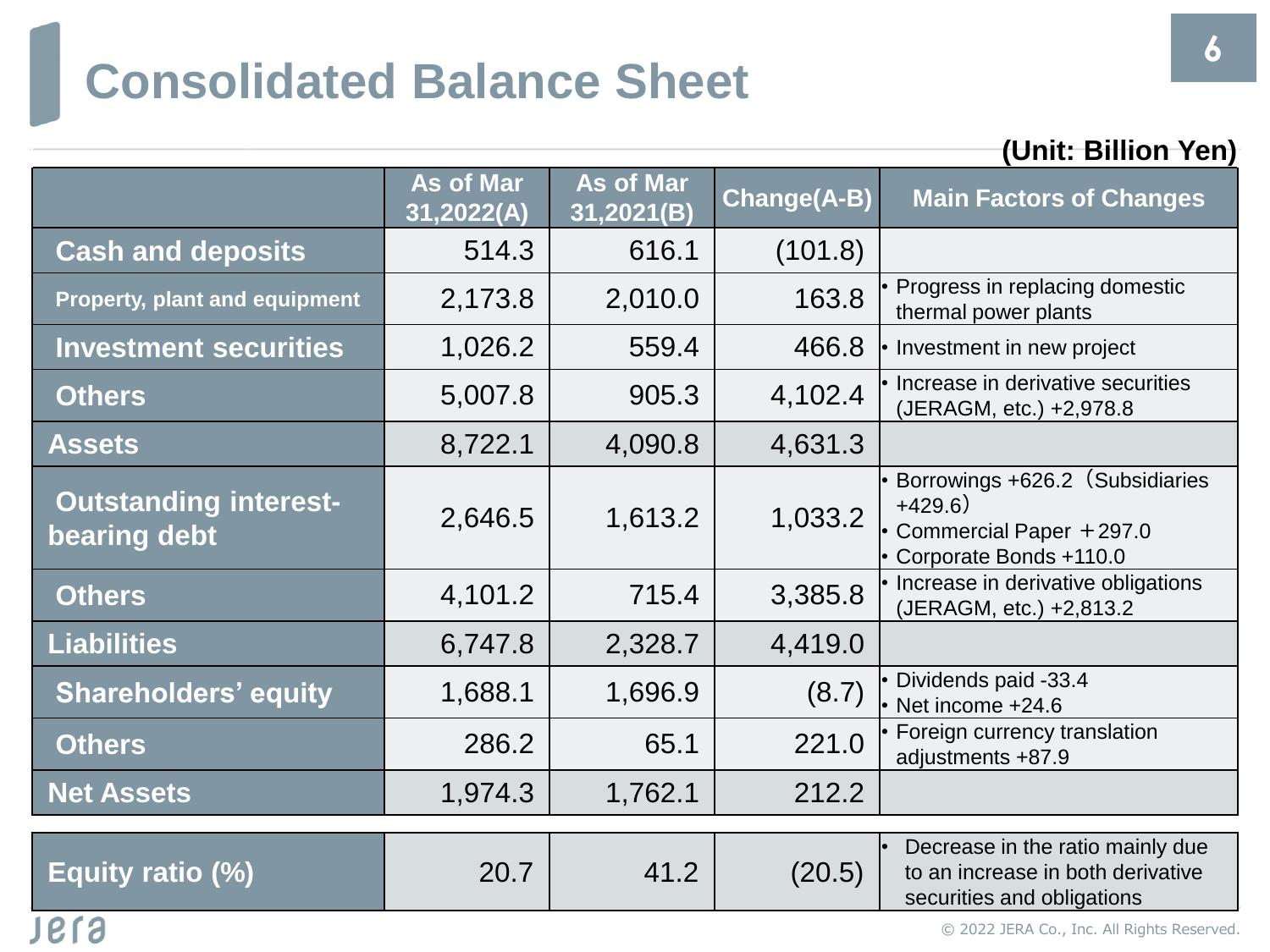# **Consolidated Cash Flows**

| (Unit: Billion Yen)                            |                                                                  |                  |                  |                    |
|------------------------------------------------|------------------------------------------------------------------|------------------|------------------|--------------------|
|                                                |                                                                  | <b>FY2021(A)</b> | <b>FY2020(B)</b> | <b>Change(A-B)</b> |
| <b>Cash flows from operating activities</b>    | (340.4)                                                          | 340.8            | (681.2)          |                    |
|                                                | <b>Purchase of non-</b><br>current assets                        | (311.1)          | (241.3)          | (69.7)             |
| <b>Cash flows from</b><br>investing activities | <b>Purchase of</b><br>investment securities                      | (376.8)          | (31.5)           | (345.2)            |
|                                                | <b>Others</b>                                                    | 26.9             | 0.8              | 26.1               |
|                                                |                                                                  | (661.0)          | (272.0)          | (388.9)            |
| <b>Free cash flows</b>                         |                                                                  | (1,001.4)        | 68.7             | (1,070.2)          |
| <b>Cash flows from</b>                         | Net increase/decrease<br>in outstanding<br>interest-bearing debt | 917.9            | 103.2            | 814.6              |
| financing activities                           | Dividends paid *                                                 | (33.4)           | (27.0)           | (6.4)              |
|                                                | <b>Others</b>                                                    | (12.7)           | 13.2             | (26.0)             |
|                                                |                                                                  | 871.7            | 89.5             | 782.2              |

| Net increase/decrease in cash and cash<br>equivalents (parenthesis indicates decrease) | (100.2) | 159.2 | (259.4) |
|----------------------------------------------------------------------------------------|---------|-------|---------|
|----------------------------------------------------------------------------------------|---------|-------|---------|

\* Excluding Dividends paid to non-controlling interests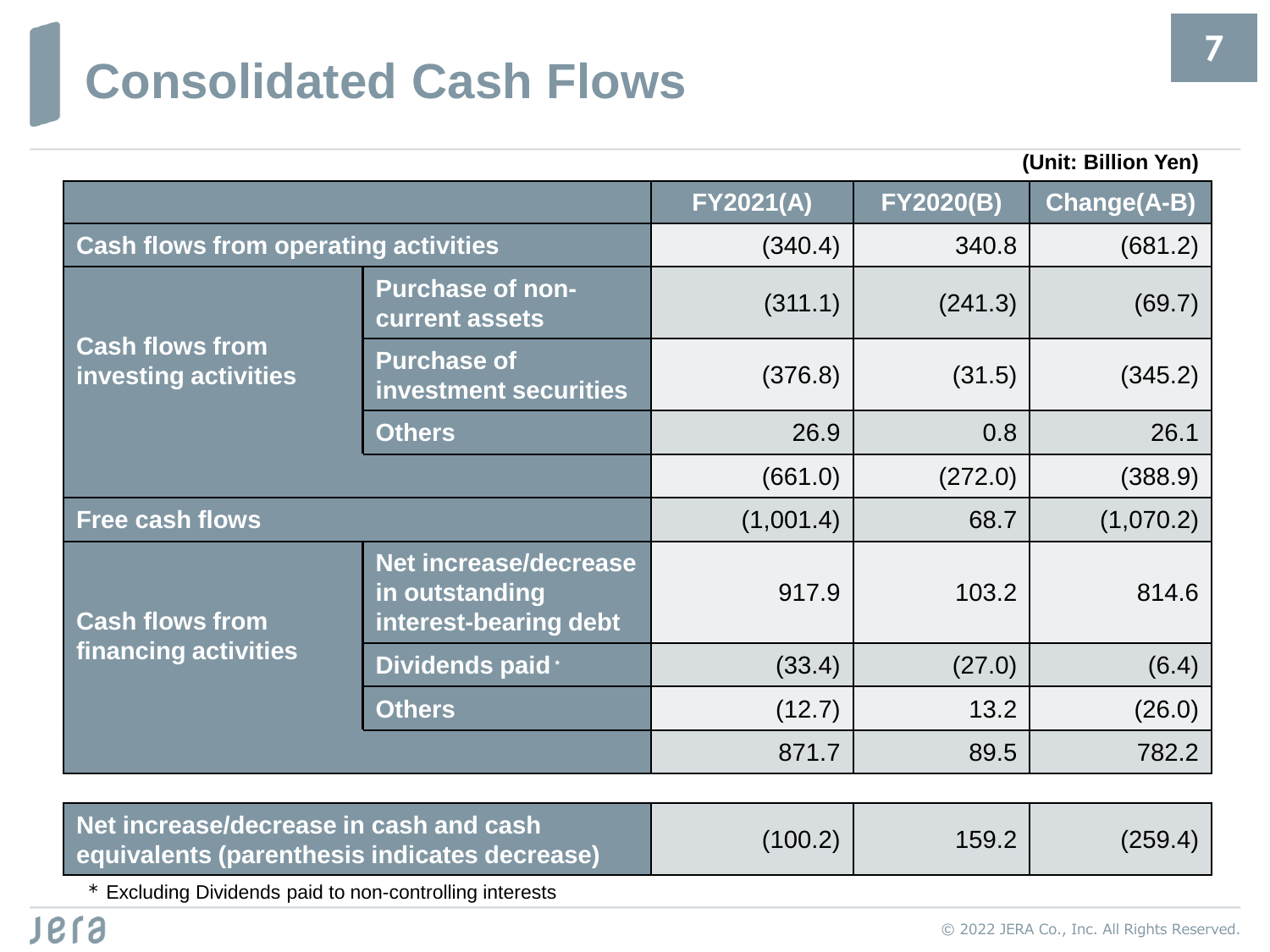# **Segment Information**

**(Unit: Billion Yen)**

|                                                                                          | <b>FY2021 (A)</b>                  |                             | <b>FY2020 (B)</b>                  |                             | <b>Change (A-B)</b>                |                             |                                                                                                                                                              |  |
|------------------------------------------------------------------------------------------|------------------------------------|-----------------------------|------------------------------------|-----------------------------|------------------------------------|-----------------------------|--------------------------------------------------------------------------------------------------------------------------------------------------------------|--|
|                                                                                          | <b>Operating</b><br><b>Revenue</b> | <b>Net</b><br><b>Income</b> | <b>Operating</b><br><b>Revenue</b> | <b>Net</b><br><b>Income</b> | <b>Operating</b><br><b>Revenue</b> | <b>Net</b><br><b>Income</b> | <b>Main Factors of Changes</b><br>in Net Income                                                                                                              |  |
| <b>Fuel Related *1</b>                                                                   | 2,995.5                            | 161.3                       | 1,076.2                            | 48.0                        | 1,919.3                            | 113.3                       | •(2020) COVID-19<br>negative impact +11.2<br>•JERAGM profit increase +95.4                                                                                   |  |
| <b>Overseas Power</b><br><b>Generation</b>                                               | 4.1                                | (19.3)                      | 2.6                                | (7.6)                       | 1.4                                | (11.6)                      | $(2020)$ Loss on<br>impairment +15.9<br>•Impairment loss<br>in Formosa 2 -33.2<br>•Gain on divestiture<br>of the overseas power<br>genelation projects +14.1 |  |
| <b>Domestic</b><br><b>Thermal</b><br><b>Power</b><br><b>Generation</b><br>and Gas Supply | 3,119.4                            | (113.8)<br>$138.5*^2$       | 2,391.0                            | 152.8<br>106.6*2            | 728.3                              | (266.7)<br>$31.8*2$         | •(2020) COVID-19<br>negative impact +16.8<br>·Impact of fuel inventory<br>unit prices +11.7                                                                  |  |
| <b>Adjustments</b>                                                                       | (1,683.8)                          | (3.5)                       | (739.7)                            | (35.3)                      | (944.0)                            | 31.8                        | •Gain on valuation of<br>contracts for coals, etc. +30.2                                                                                                     |  |
| <b>Consolidated</b>                                                                      | 4,435.2                            | 24.6<br>$277.0^{*2}$        | 2,730.1                            | 157.8<br>$111.6*2$          | 1,705.1                            | (133.2)<br>165.4*2          |                                                                                                                                                              |  |

\*1 Fuel upstream, transportation and trading  $\sim$  \*

\*<sup>2</sup> Excluding the effect of time lag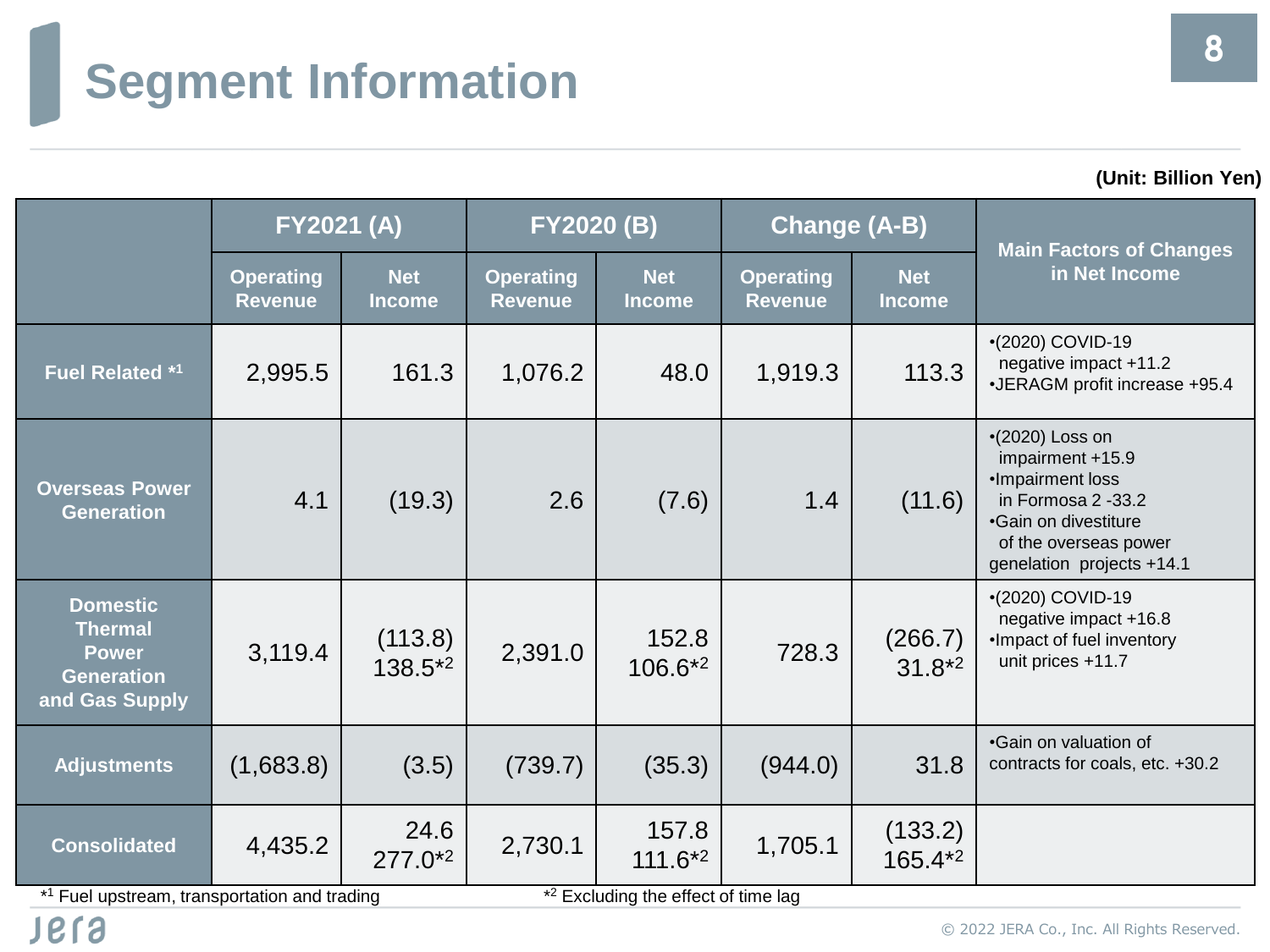### **Analysis of Fuel related business**

Net income increased mainly due to JERAGM profit increase from fuel volume adjustment.

(Unit : Billion Yen)



Note: Figures are after-tax amounts.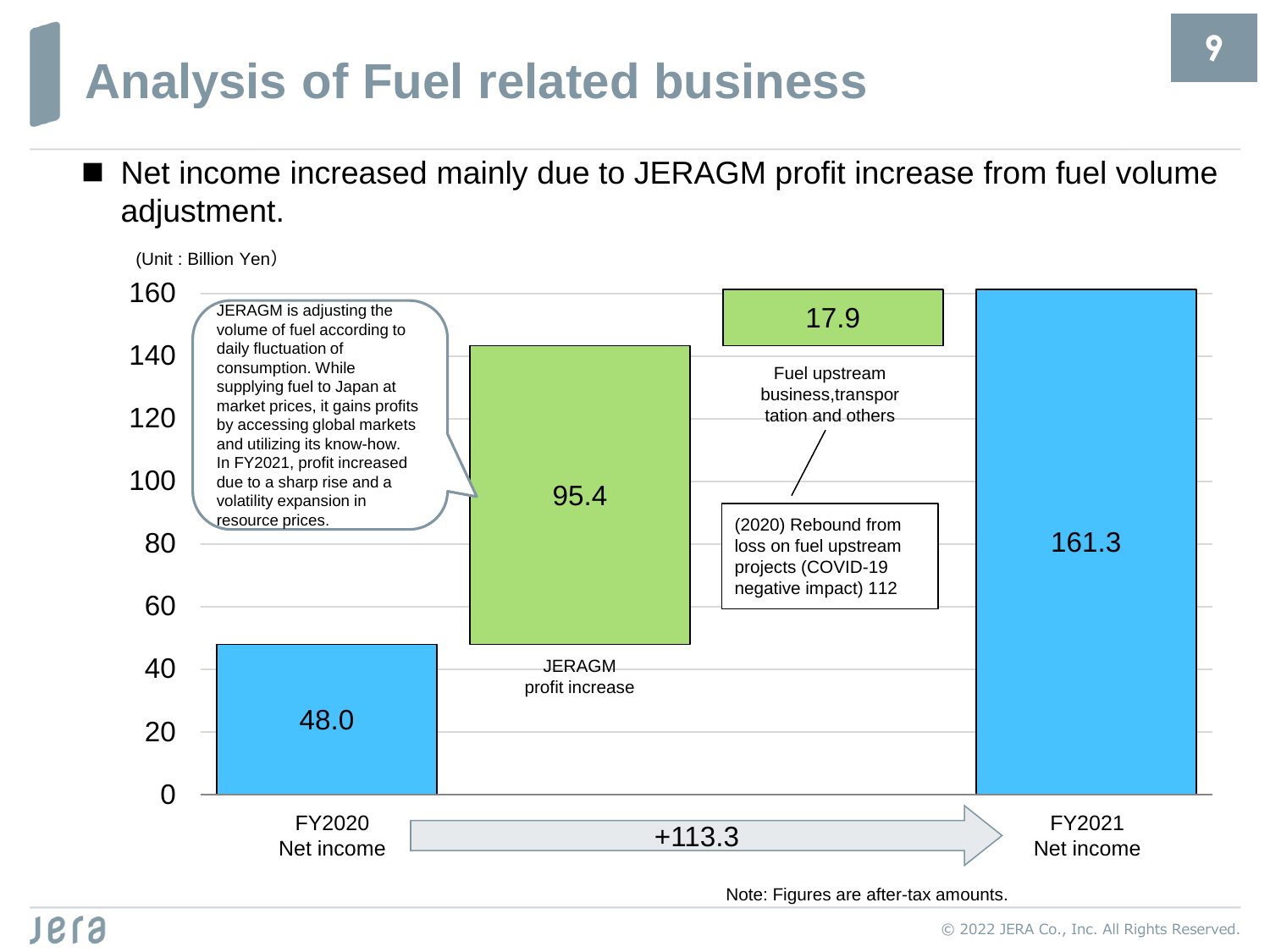### **Analysis of Overseas power generation business**

Net income decreased due to impairment loss on Formosa 2 despite gain on divestiture of Paiton IPP project, etc.



Note: Figures are after-tax amounts.

### **IBLS**

© 2022 JERA Co., Inc. All Rights Reserved.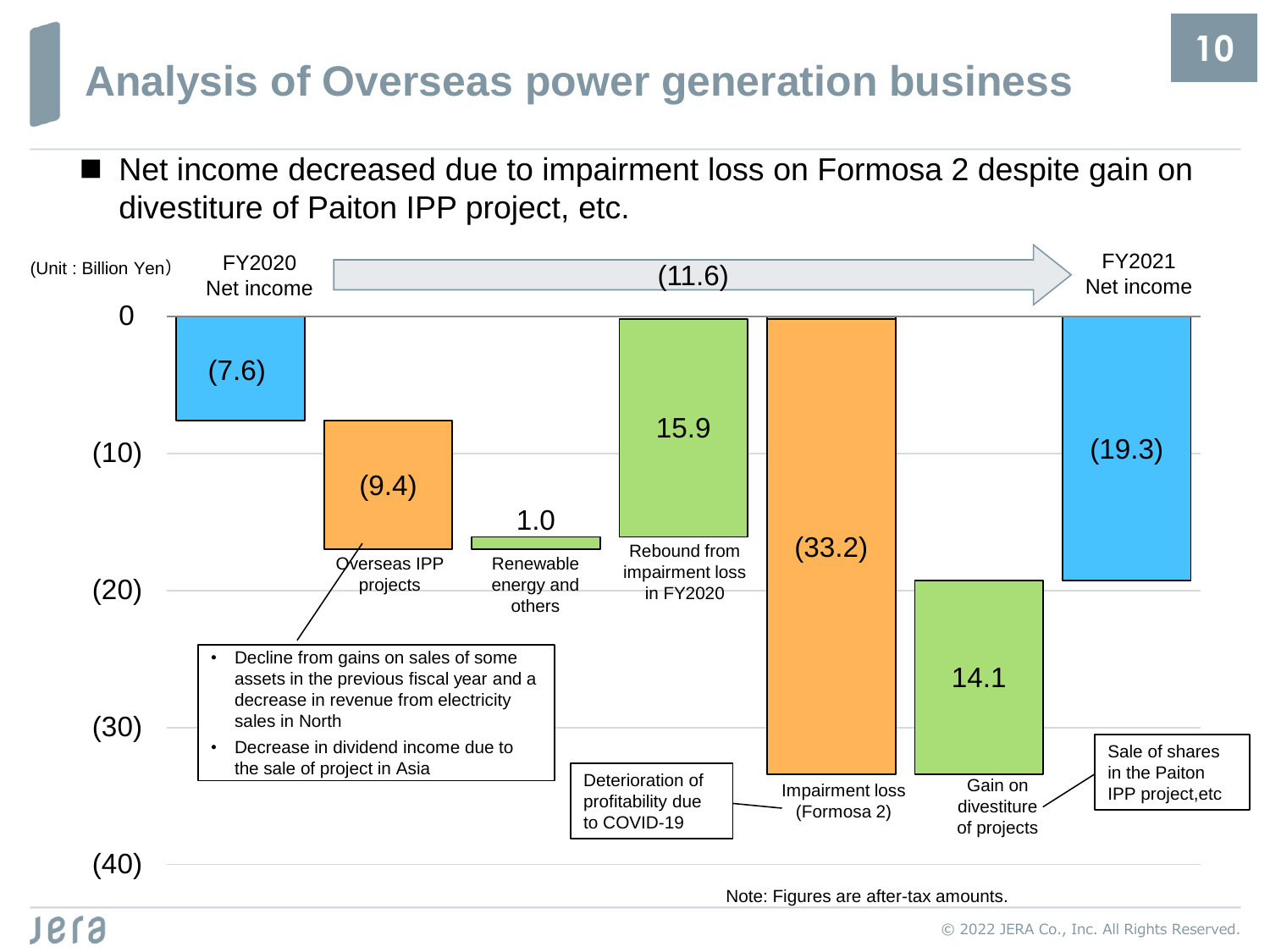#### **11 Analysis of Domestic thermal power generation and gas supply business**

Net income excluding time lag increased due to the rebound from COVID-19 negative impact in the previous consolidated fiscal and effect from fuel inventory unit price.

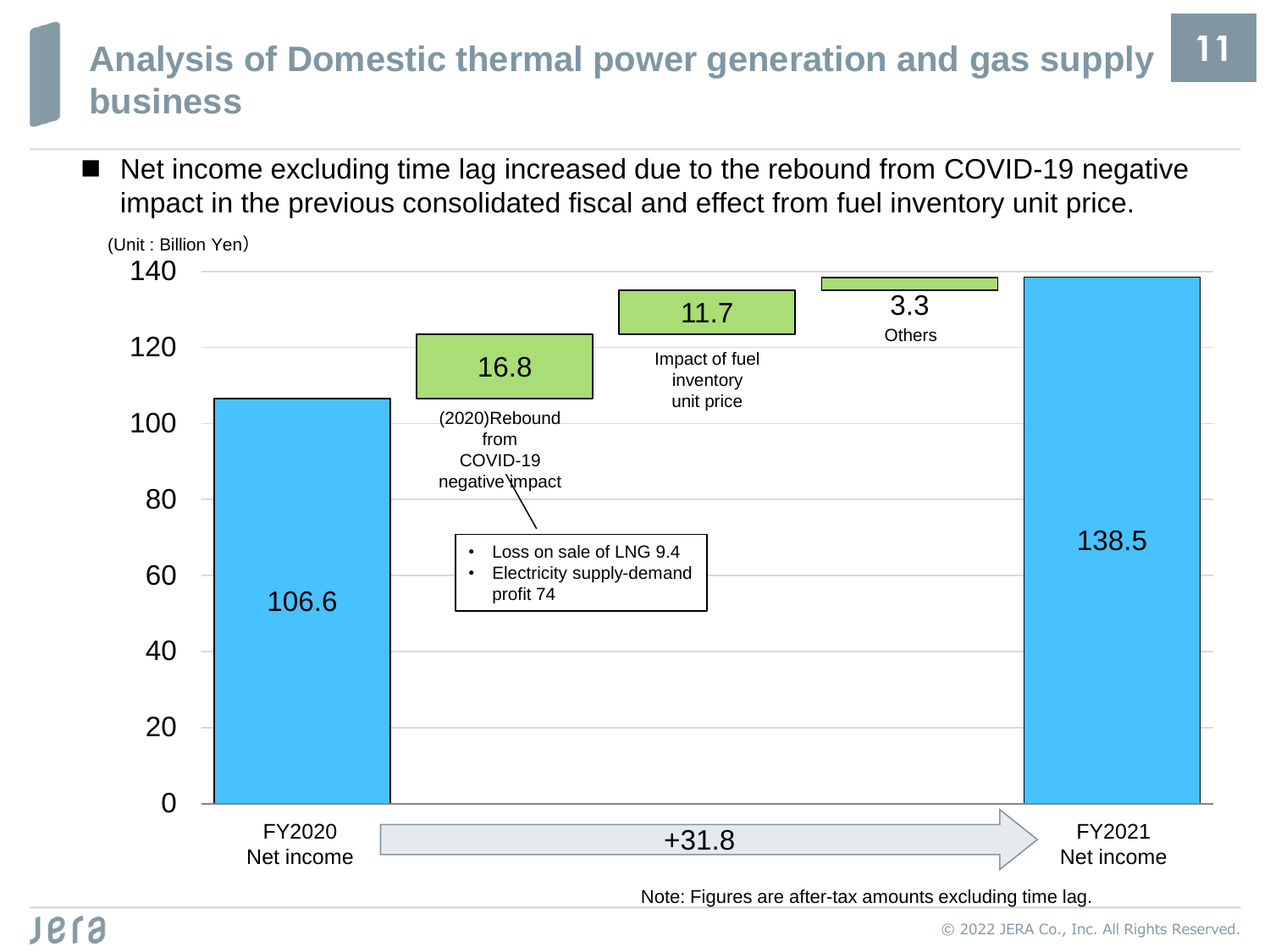### **(Reference) : JERA's Value Chain and Segment <sup>12</sup>**

- ➢ JERA owns the entire supply chains for fuel and thermal power generation, from fuel upstream business (development of gas fields) to transportation and storage (fuel terminal operation) to power generation and wholesaling.
- We have three business segments; "Fuel-related business" for investment in fuel upstream, transportation and trading business, "Overseas power generation business" for investment in overseas power generation business, and "Domestic thermal power generation and gas supply business" for sales of electricity and gas in Japan.

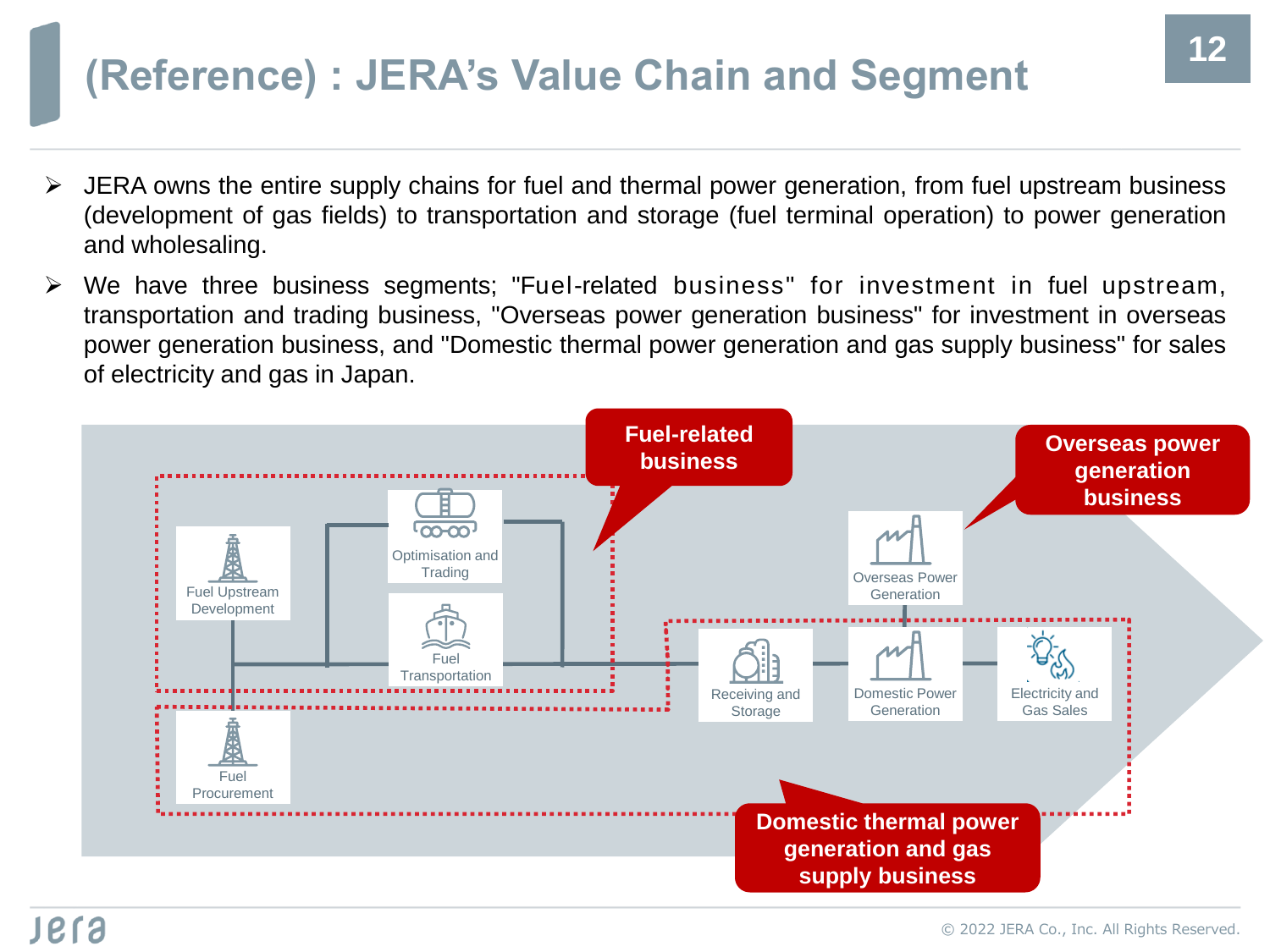### **Forecast for FY2022**

- JERA has not yet established consolidated financial results forecasts for the FY2022 as the outlook for resource prices and electric power sales is uncertain under the influence of the situation in Ukraine, etc. and business performance cannot be reasonably calculated at present.
- We will announce our financial results forecasts promptly when we are able to provide these disclosures.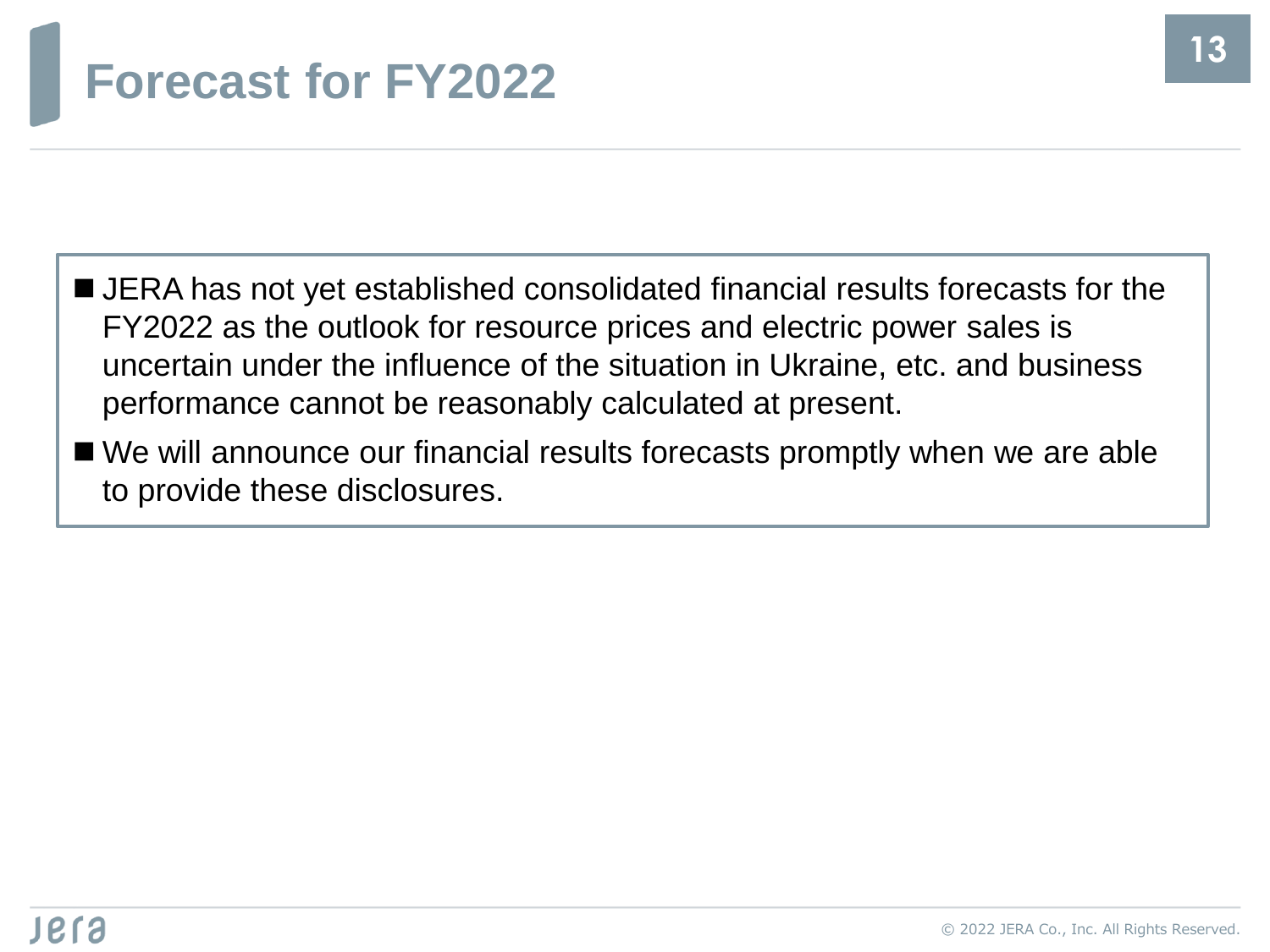### **Integration Synergy Effect**

**P.TA** 

- ➢ Our target is to generate synergy effects of JPY 100 billion/year within 5 years of Step 3 integration.
- ➢ **We generated synergy effects of JPY 85 billion in FY2021** through improved cost competitiveness in domestic thermal power generation and the creation of new profit sources.

|                                                 |                                                                     |                                                                                                                                                                                                                                                                                                                                                                         | (Unit: Billion Yen) |        |        |
|-------------------------------------------------|---------------------------------------------------------------------|-------------------------------------------------------------------------------------------------------------------------------------------------------------------------------------------------------------------------------------------------------------------------------------------------------------------------------------------------------------------------|---------------------|--------|--------|
| <b>[Integration Synergy Effect]</b>             |                                                                     |                                                                                                                                                                                                                                                                                                                                                                         | FY2019              | FY2020 | FY2021 |
| <b>Creation of new</b><br>profit sources        | <b>Profits from</b><br>optimization<br>of the entire<br>value chain | Development of global trading business with EDFT based<br>$\checkmark$<br>on CEPCO trading know-how and TEPCO business<br>development know-how<br>$\checkmark$ Realization of huge asset-backed trading that leverages<br>one of the world's largest fuel trading volumes                                                                                               |                     |        |        |
|                                                 | <b>Profits from</b><br>expanding<br><b>business</b><br>portfolio    | Development of projects that take advantage of our<br>$\checkmark$<br>increased presence due to becoming, through Step 3<br>integration, one of the world's leading energy companies<br>Development of projects that package upstream and<br>downstream businesses<br>$\checkmark$ Leverage both companies' competitive domestic sites and<br>fund-raising capabilities | 10.0                | 20.0   | 50.0   |
| Improved cost<br>competitiveness<br>in domestic | <b>Reduction in</b><br>maintenance<br>costs                         | Development of best practices in periodic inspections,<br>repairs and materials procurement<br>Utilization of economies of scale in material procurement<br>✓<br>and outsourcing<br>$\checkmark$ Development and operation of state-of-the-art methods                                                                                                                  | 15.0                | 25.0   | 35.0   |
| thermal power<br>generation                     | <b>Reduction in</b><br>operation<br><b>costs</b>                    | Development of best practices in fuel procurement and<br>✓<br>power plant operation<br>Development and operation of state-of-the-art methods                                                                                                                                                                                                                            |                     |        |        |
| *Figures are pre-tax amounts.                   |                                                                     | 45.0                                                                                                                                                                                                                                                                                                                                                                    | 45.0                | 85.0   |        |

© 2022 JERA Co., Inc. All Rights Reserved.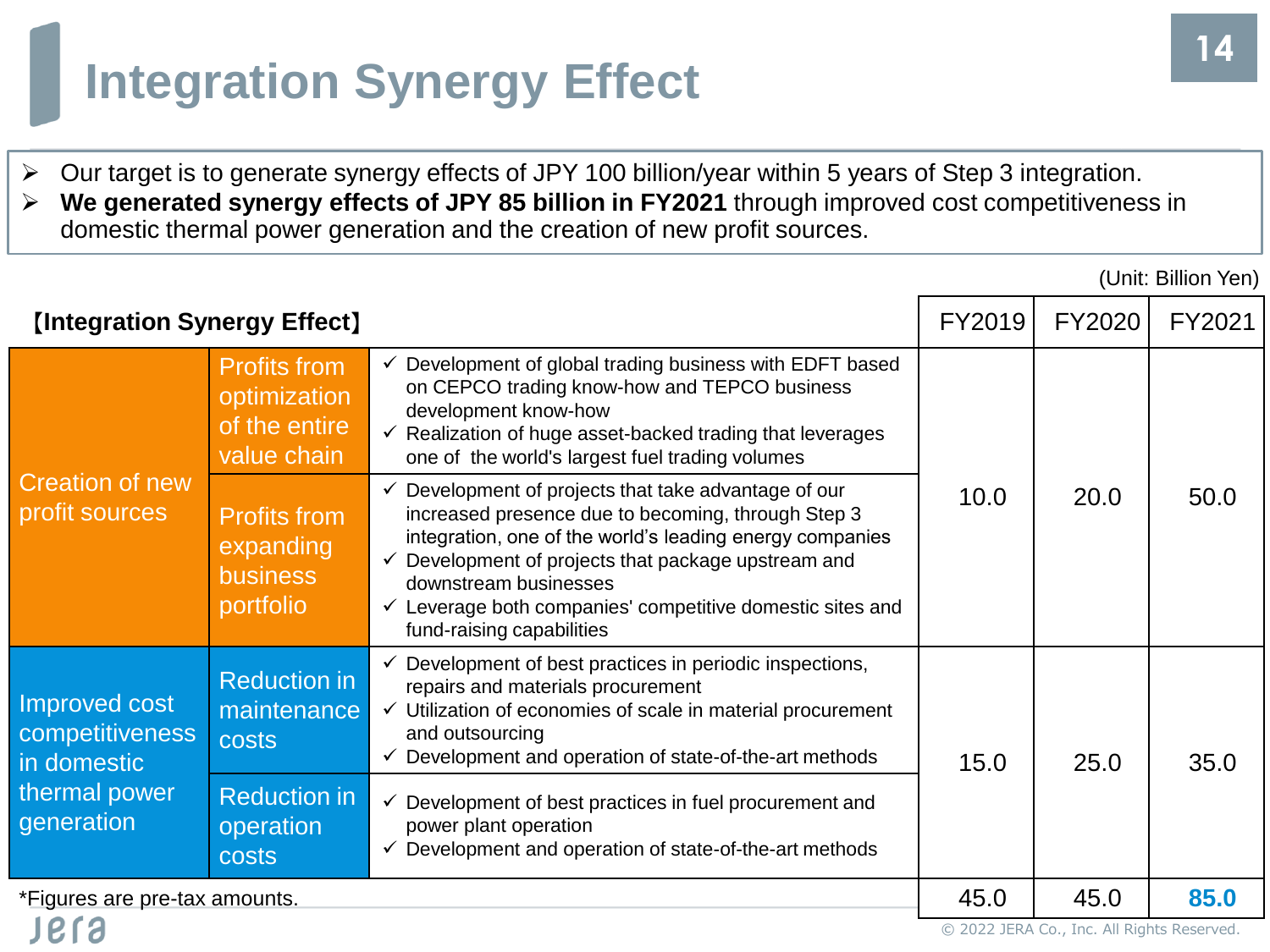# **Appendix: Financial Results**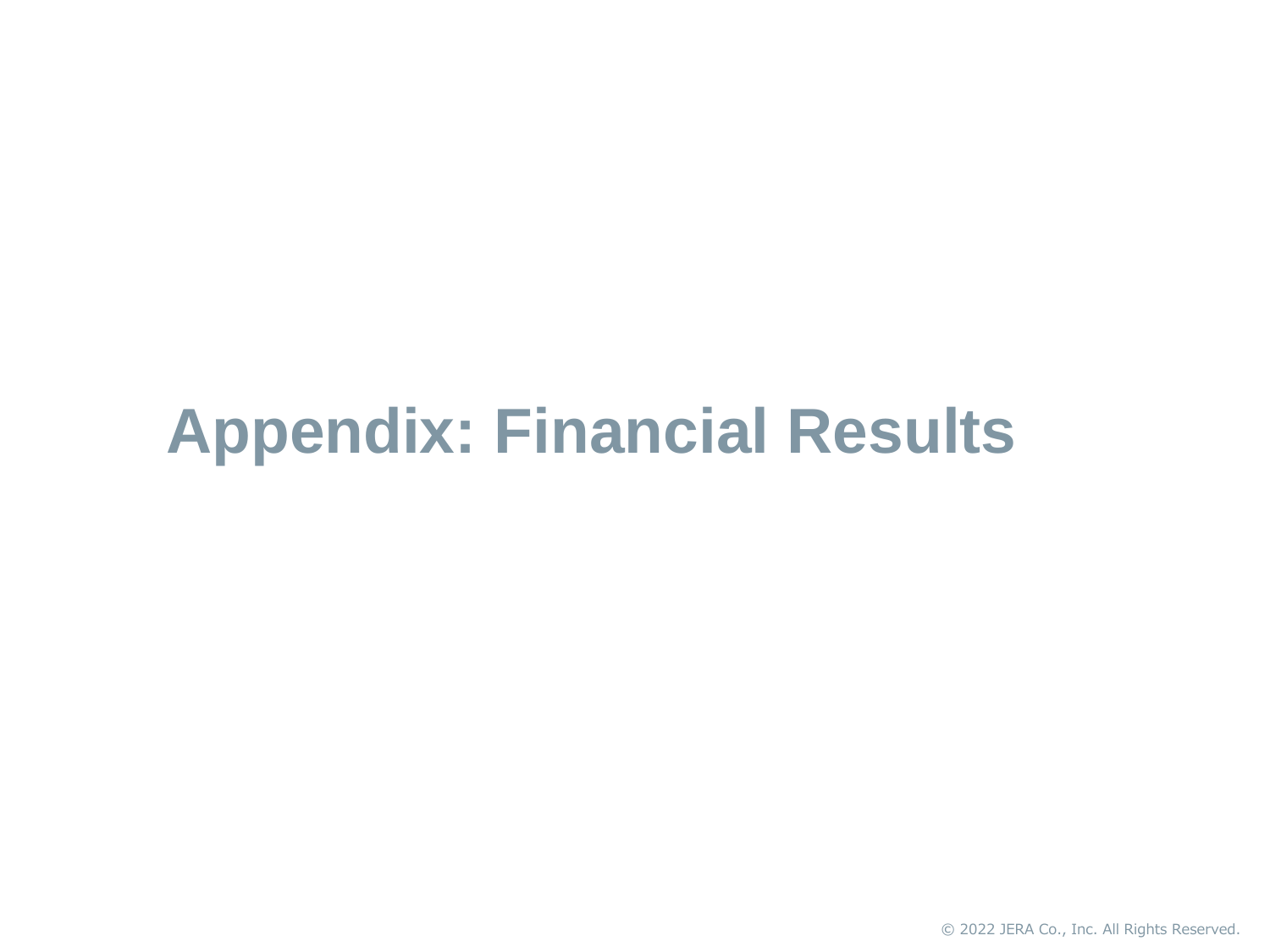### **Fuel Procurement for Stable Supply : LNG Procurement Results**

➢ JERA steadily procured additional LNG in response to supply-demand fluctuations during the demand period, contributing to stable supply. We will continue to make maximum efforts to procure fuels for stable supply.



**15**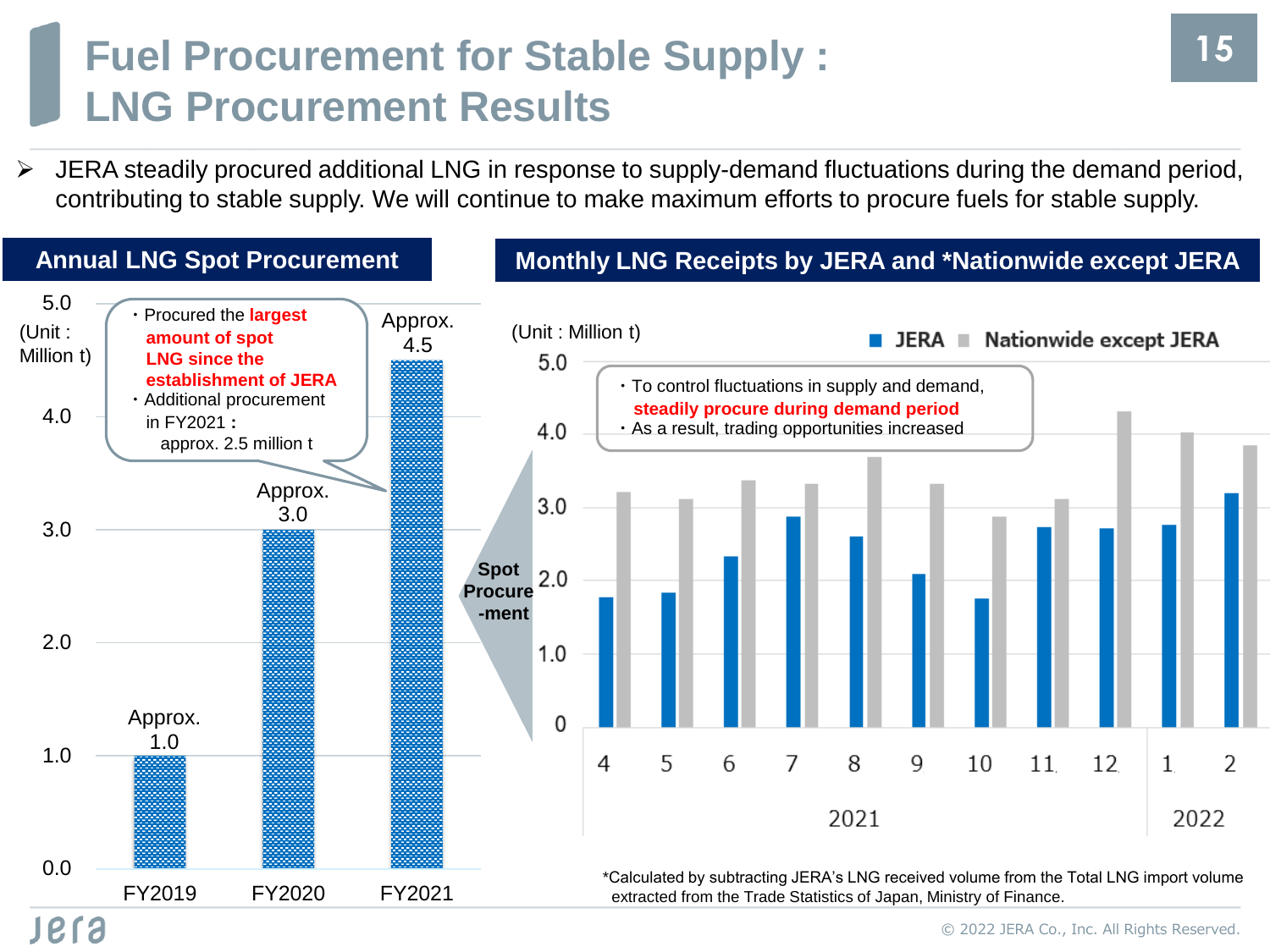### **(Reference) Trends in crude oil price and exchange rates**

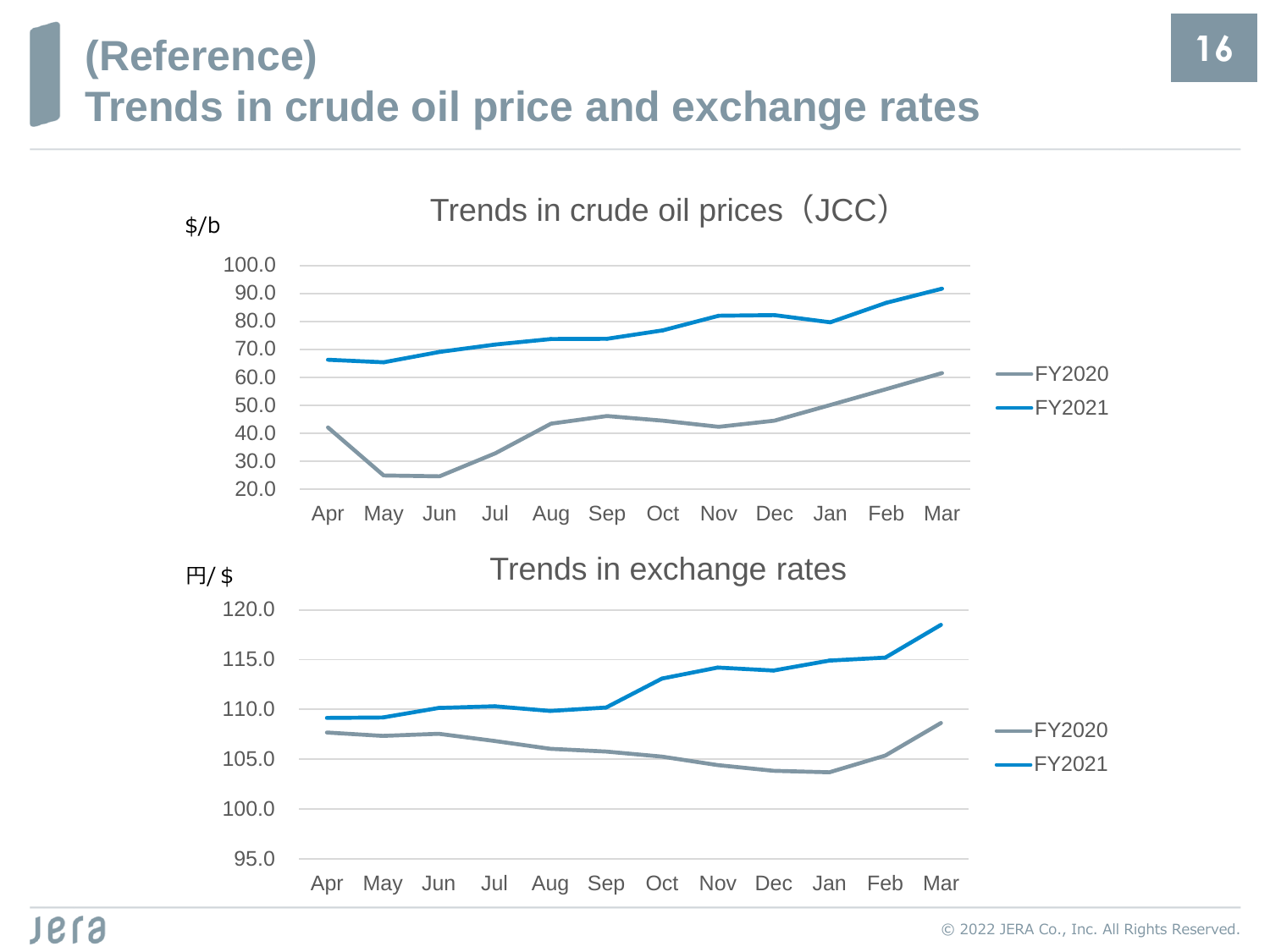# **Image of Time Lag (FY2020 - FY2021)**

- ➢ Time lag is profits and losses due to the time difference between changes in fuel prices and their reflection in sales prices.
- $\triangleright$  The impact on profits and losses will be neutral in the medium to long term.

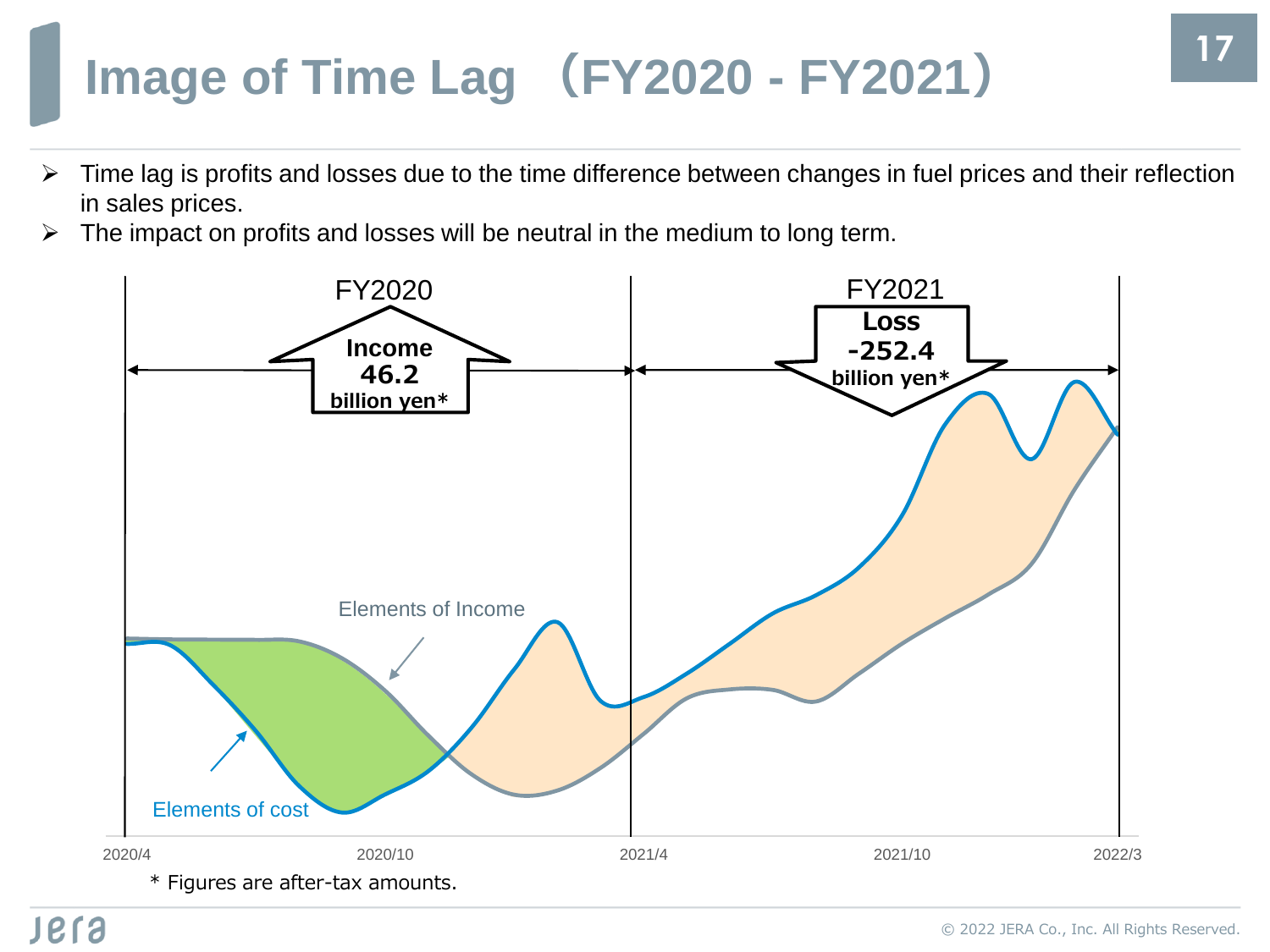#### 【**Electrical Energy Sold(TWh)**】

|               | Apr 1 to Jun 30 Jul 1 to Sep 30 Oct 1 to Dec 31 Jan 1 to Mar 31 |      |      |      | Total |
|---------------|-----------------------------------------------------------------|------|------|------|-------|
| <b>FY2021</b> | 53.7                                                            | 64.6 | 64.9 | 72.3 | 255.5 |
| <b>FY2020</b> | 47.5                                                            | 62.4 | 66.5 | 70.2 | 246.6 |

#### 【**Electrical Power Generated(TWh)**】

|               |               |                     | Apr 1 to Jun 30 Jul 1 to Sep 30 | Oct 1 to Dec 31           | Jan 1 to Mar 31     | <b>Total</b>        |
|---------------|---------------|---------------------|---------------------------------|---------------------------|---------------------|---------------------|
| <b>FY2021</b> |               | 53.4                | 61.7                            | 62.3                      | 69.9                | 247.3               |
|               | <b>LNG</b>    | 41.2 (77%)          | 46.8(76%)                       | 48.4 (78%)                | 55.8 (80%)          | 192.3 (78%)         |
|               | Coal          | 12.2(23%)           | $14.9(24\%)$                    | $13.8(22\%)$              | $14.1(20\%)$        | $55.0(22\%)$        |
|               | <b>Others</b> | $(0\%)$<br>$\Omega$ | $(0\%)$<br>$\Omega$             | $(0\%)$<br>$\overline{0}$ | $0\%$ $(0\%)$       | $0(0\%)$            |
| <b>FY2020</b> |               | 47.0                | 61.7                            | 66.0                      | 70.0                | 244.6               |
|               | <b>LNG</b>    | $38.4 (82\%)$       | 52.9(86%)                       | 54.5 (83%)                | 55.7 (80%)          | $201.5$ $(82\%)$    |
|               | Coal          | $8.7(18\%)$         | $8.8(14\%)$                     | $11.5(17\%)$              | $14.2 \ (20\%)$     | 43.2 (18%)          |
|               | <b>Others</b> | $(0\%)$<br>$\Omega$ | $(0\%)$<br>$\Omega$             | $(0\%)$<br>$\Omega$       | $(0\%)$<br>$\Omega$ | $(0\%)$<br>$\Omega$ |

\*The total may not match due to rounding.